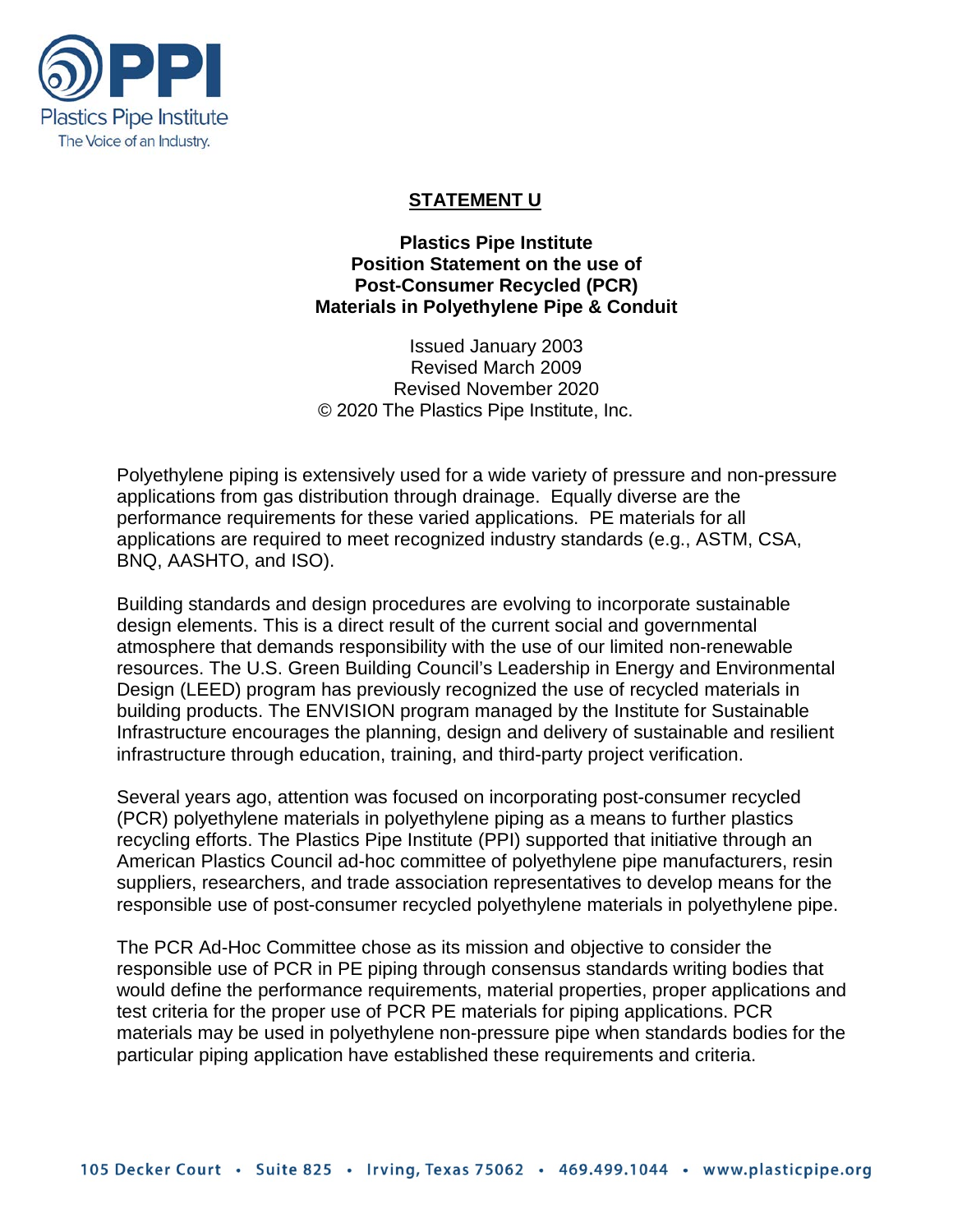

THE VOICE OF AN INDUSTRY

ASTM D3350 allows for the use of reprocessable and recyclable PE materials, provided that all specific requirements of D3350 are met. Some ASTM and Canadian product standards allow the use of recycled materials in non-pressure PE pipe applications. It is best to confirm the applicable application standards allow for the use of reprocessable and recyclable PE materials as some only allow the use of rework from a manufacturer's own production, e.g. ASTM F714.

As a trade association, PPI's position is that PCR materials may be used in certain nonpressure piping applications as long as they are used with the buyer's knowledge and as long as the governing standard has established performance criteria to assure satisfactory long-term performance for the intended application. Thus, the use of PCR PE materials in PE piping must be carefully evaluated so that long-term durability of polyethylene piping is assured.

### **NON-PRESSURE PIPES & CONDUIT**

PPI supports continued work toward defining performance requirements, material properties, and test criteria that will result in the proper use of PCR materials in polyethylene pipe and conduit used for non-pressure applications. Although no current standards permit use of PCR in conduit, the industry is examining the viability of incorporating PCR. Standards that permit the use of recycled materials in corrugated plastic pipe applications have been developed by standards organizations, including AASHTO, ASTM, BNQ and CSA. The National Cooperative Highway Research Program (NCHRP) sponsored an extensive research program to investigate the use of PCR in corrugated HDPE pipe, and PPI supported this effort. Programs such as these have demonstrated that non-pressure corrugated HDPE piping that uses PCR PE materials can achieve equivalent performance to non-pressure corrugated HDPE pipe made from virgin HDPE compound when PCR materials are used properly. This research took nearly 8-years to complete and is well documented in the papers and reports below. In 2018, PCR was included in AASHTO M294 and ASTM F2306 standards, as long as equivalent performance requirements were met.

Related Research

- NCHRP-696 (2011). *Performance of Corrugated Pipe Manufactured with Recycled Content*. NCHRP Project 4-32. ISBN 978-0-309-46731-5 | DOI 10.17226/24934. National Academies of Sciences.
- Pluimer, M. (2016). *Evaluation of Corrugated HDPE Pipes Manufactured with Recycled Content in Commuter Rail Applications*. PhD diss. Villanova, Pennsylvania; Villanova University, College of Engineering.
- Pluimer, M., Thomas, R., (2016). *Predicting Service Life for Recycled PE Materials via the Unnotched Constant Ligament Stress (UCLS) Test*. Proceedings PPXVIII Plastics Pipe Conference, Berlin Germany.